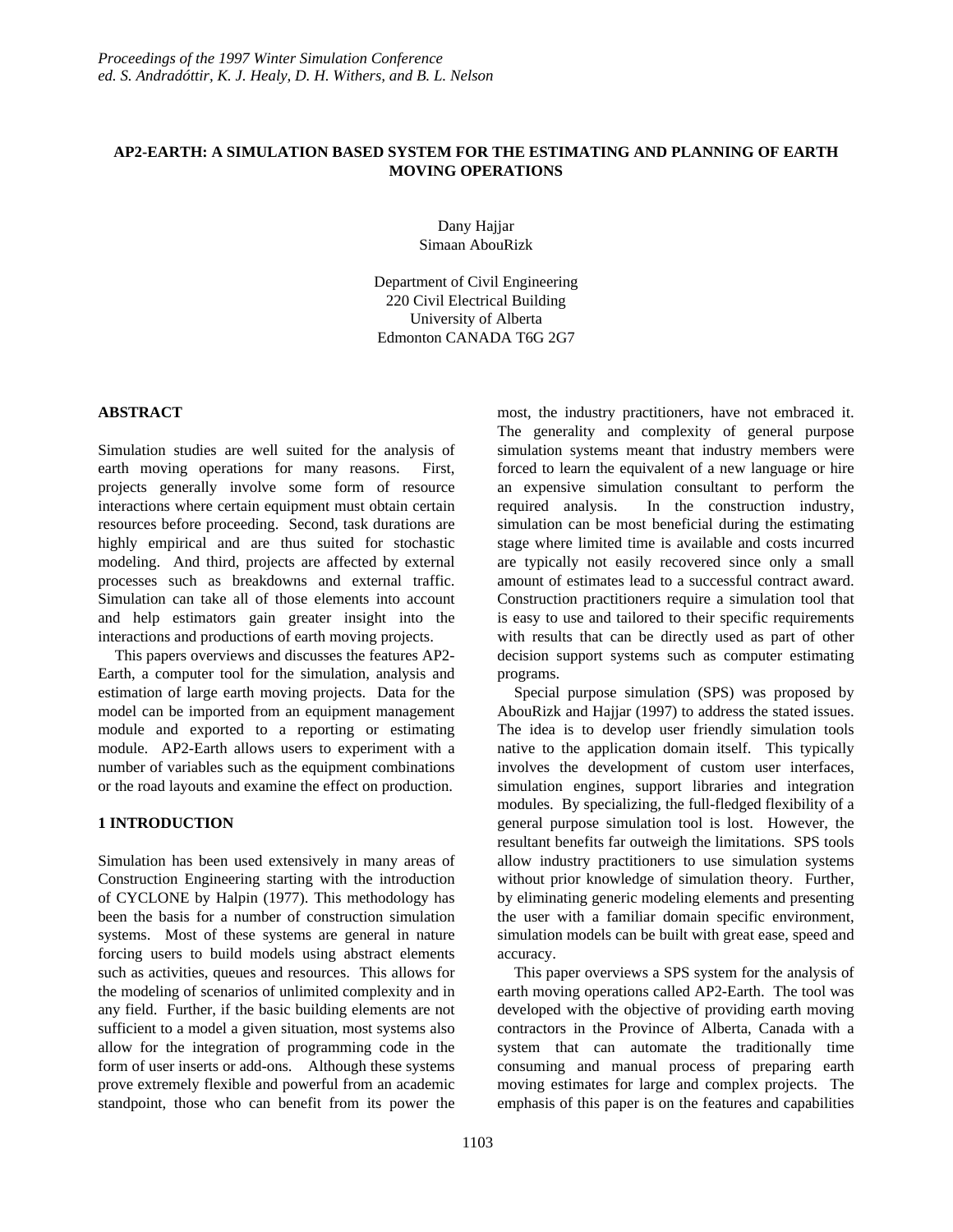of the developed system. Interested readers are referred to Hajjar and AbouRizk (1997) for more detailed discussion on the internal design and development aspects.

### **2 EARTH MOVING FUNDAMENTALS**

In order to understand the true benefits of an automated earth moving simulation system such as AP2-Earth, it's important to present some background information about the processes involved and the traditional method of preparing project estimates.

Earth moving is a specialized construction field where large quantities of earth are moved from one location, generally referred to as the cut or the source, to an another location referred as the fill or the placement. Examples of such projects include overburden removal for mining operations and construction of earth filled dams. Earth moving projects consist of many interacting processes including preparation, loading, hauling, dumping and spreading. Preparation is used if the earth is not suitable for immediate loading and requires ripping. Loading is the process of transporting earth from the prepared earth pile into incoming trucks. This is done using loaders, shovels or backhoes. Hauling involves trucks traveling through roads with varying slopes and ground conditions as well as traffic intersections in order to transport earth and return. Dumping is the transfer of earth from the trucks into a spreading pile. This pile is spread by a number of dozers as part of the spreading process.

The travel velocity of trucks is dependent on the total resistance of a given road segment. Total resistance is composed of grade resistance and rolling resistance. Grade resistance is a measure of the force that must be overcome to move trucks over uphill slopes. Rolling resistance is a measure of the force that must be overcome to roll or pull a wheel off the ground.

#### **2.1 Determination of Number of Production Units**

The most important element of preparing a cost estimate is the determination of the number of production units to use. Once this is obtained, other supporting equipment and labour are added to obtain the overall cost. To obtain the number and type of production units, construction estimators rely on the client's specifications to arrive at certain required data. This includes the following information:

- 1. The overall site layout including the location of the source and placement areas.
- 2. Overall quantities to be prepared, hauled and placed.
- 3. Properties of the haul paths including distances, grades and rolling resistance.

The first step is to decide on the type of excavator to be used. This depends on equipment availability, type and quantity of the soil to be moved, and the schedule requirements of the project. After deciding on a given excavator, the type of trucks to be used is determined. This again depends on equipment availability, type of excavator and haul path properties. Next, the cycle time of the trucks is determined. The elements of a complete truck cycle are:

- 1. Loading time
- 2. Travel loaded time
- 3. Dump time
- 4. Travel empty time

Loading time is calculated using the excavator's expected production rate plus any allowance for waiting and positioning. The travel loaded and travel empty durations are obtained by first dividing the haul paths into many segments; each with a relatively uniform grade and rolling resistance. This information along with equipment manufacturer specifications is used to determine the expected travel speed of the trucks across each road segments. Travel speed along with the length of each segment is used to arrive at the travel durations. Dump time is determined using historical information.

The truck cycle time along with the truck capacity is used to calculate the number of trucks required to match the production capability of the excavator. Further, extra trucks are generally made available on site in case of breakdown and as a replacement for trucks undergoing maintenance. The described estimating procedure is adequate for simple cases where single source and placement areas are present and a single type of truck is used. This process becomes time consuming and tedious in the case of multiple source and placement locations, complicated haul paths with many changes in total resistance, and varying types of trucks. Further, estimators cannot accurately determine the waiting duration associated with the excavator usage or as a result of fleet interactions between multiple paths.

# **3 SIMULATION OF EARTH MOVING PROJECTS**

AP2-Earth was developed to address the stated concerns and simplify the tender preparation process on large and complex earth moving projects. To ensure the tool's acceptance, it was built with the capability to integrate with other modules including equipment inventory databases and estimating programs. These supporting modules were also developed and provided with the main simulation module. A graphical depiction of the overall AP2-Earth modules and how they relate is illustrated in Figure 1.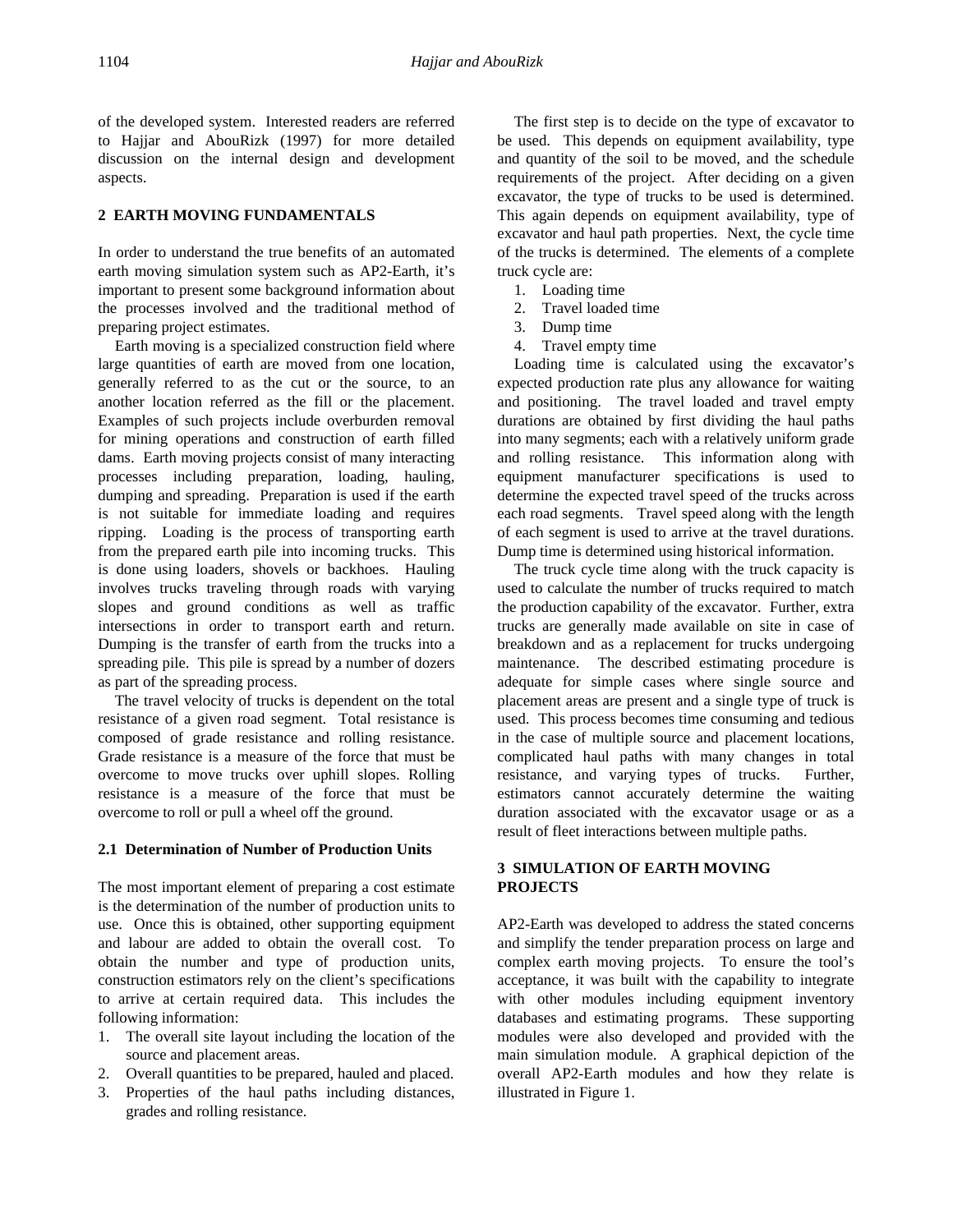

Figure 1: AP2-Earth Modules

The master database module consists of standard equipment and labour specifications that are available for use by the contractor. The database stores various equipment properties, some of which can be used directly in the simulation environment or at a later stage for estimation purposes. The main interface module is where simulation modules are built. Equipment data can be imported from the master database modules. Two other modules are used to examine the simulation results. The first is the reports module which provides various types of information ranging from high level production reports to detailed equipment performance and utilization reports. The other is the estimate module which allows users to develop estimates and link certain inputs directly to the simulation results. The following sections will provide a more detailed overview of each module.

### **3.1 Master Database Module**

The master database module is used to construct standard equipment and labour databases. The objective is to reduce the amount of data entry that must be done in order to produce a complete simulation model by defining commonly used equipment only once. This information can then be imported into the AP2-Earth simulation environment where it can be further customized. The main user interface for this module is shown in Figure 2. A sample of the elements that can be defined in this module and some of their attributes are given in Table 1. The usage column in Table 1 indicates whether a given attribute is used as part of the simulation or later to prepare an estimate.





Table 1: Sample Master Database Elements

| Object | <b>Property</b>     | Data type    | <b>Usage</b> |  |
|--------|---------------------|--------------|--------------|--|
| Truck  | Truck type          | Reference    | Simulation   |  |
|        | Operating           | Currency     | Estimate     |  |
|        | Cost                |              |              |  |
|        | Quantity            | Integer      | Simulation,  |  |
|        |                     |              | Estimate     |  |
|        | Capacity            | Integer      | Simulation,  |  |
|        |                     |              | Estimate     |  |
|        | Dumping             | Distribution | Simulation   |  |
|        | Time                |              |              |  |
| Labor  | Rate                | Currency     | Estimate     |  |
| Crew   | Elements            | Collection   | Estimate     |  |
| Truck  | <b>Travel Curve</b> | Function     | Simulation   |  |
| Type   | Loaded              |              |              |  |
|        | <b>Travel Curve</b> | Function     | Simulation   |  |
|        | Empty               |              |              |  |

Note that some attributes are of the distribution data type. This means that a stochastic distribution can be used to model the given parameter during simulation. Users define the type and parameters of a given distribution using the dialog box shown in Figure 3.

| <b>Distribution Modeling</b>                                                                                                  |                     |                |
|-------------------------------------------------------------------------------------------------------------------------------|---------------------|----------------|
| C Constant<br>C Exponential<br>$\bigcap$ Hniform<br>$C$ Normal<br><b><i>C</i></b> Triangular<br>C Lognormal<br>$\subset$ Beta | Low<br>Mode<br>High | 1.<br>1.<br>1. |
| <b>OK</b>                                                                                                                     |                     | Cancel         |

Figure 3: Distribution Definition Dialog Box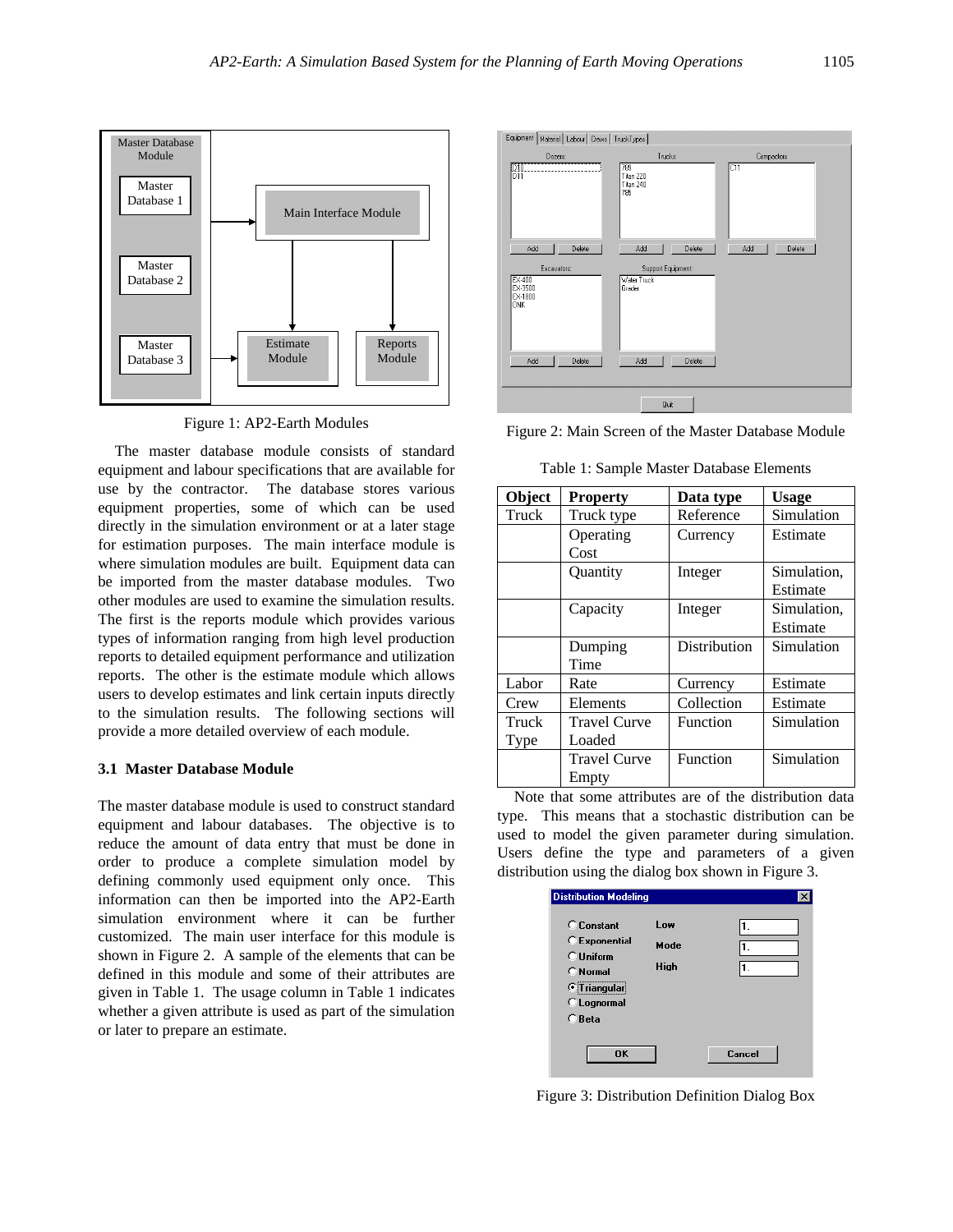One way to get the input required for calculating travel durations across a given road segment would be to have the user enter the velocity of the trucks across each road segment. However, this would require a great deal of time and effort on the part of the user to get the information. Instead, it was decided to allow users to define a travel curve for each type of truck. These curves give the expected travel speed given the total resistance. Information to construct such relationships can be done using readily available equipment performance handbooks. The user interface for building these curves is shown in Figure 4. Users simply provide a minimum of seven data pairs of total resistance versus velocity for the empty and the loaded cases. Once this information is entered a mathematical curve is fitted and the results are shown graphically as illustrated Figure 4. The objective of fitting a mathematical curve to the data is to reduce the amount of calculation that must be done during the simulation. Once a given set of curves is defined for a specific truck type, it can be assigned to any truck in the database.



Figure 4: Travel Speed Curve Definition

### **3.2 Main Interface Module**

The main interface module is where the simulation models can be built. Standard earth moving elements are used to build general earth moving scenarios. The user can create and manipulate several objects such as sources, placements, road segments, intersections and trucks. Figure 5 displays the main windows along with descriptions of the main elements. All objects can be created by clicking on the appropriate icons or by selecting them from the component menu.

Each object holds several properties that define its behavior during the simulation. By double clicking on an

object, the corresponding property window is displayed with the current attribute values. A sample property window for the intersection dialog box is shown in Figure 6.

#### **3.2.1 AP2-Earth Objects**

The following modeling elements are available for the definition of earth moving scenarios:

- 1. Source: A source object contains all necessary information for the preparation and loading processes at one cut. Each source contains dozers that are used for preparation and excavators for loading incoming trucks.
- 2. Placement: A placement object contains all necessary information for the spreading, dumping and compacting processes. Each placement contains dozers and compactors used in their respective process. Other properties of placements include the maximum number of trucks allowed in the dump area at any time.
- 3. Dozer: Dozers are used to represent any kind of preparation or spreading equipment. They are defined within a source or a placement object.
- 4. Excavator: Excavators are used to represent any kind of loading equipment. They are created and manipulated within each source object. Excavator properties include the loading time with all trucks defined in the simulation.
- 5. Road Segment: Road Segment objects are used to model a single-lane, one-way road segments and to construct a travel path for the trucks. Graphically, road objects can be extended and rotated to enable easy visualization of the project. Hauling roads that contain multiple lanes can be modeled by using two or more road segments side by side. Properties of road segment objects include grade, rolling resistance and distance. Users can also specify whether passing is allowed. If passing is not allowed, the queuing effect due to trucks with varying velocities is modeled.
- 6. Intersections: Intersections allow the modeling of interactions between truck fleets and between trucks and user defined external traffic processes. These objects usually add a delay to the hauling duration making the model more realistic. AP2-Earth Intersections behave like 4-way stop intersections. Entities arrive and wait at each lane. When the blocks needed for traversing the intersection are free the entities proceed and block all the other traffic that require some or all of the reserved blocks. After traversing the intersection, the entity frees up the reserved blocks and the next entity proceeds if possible.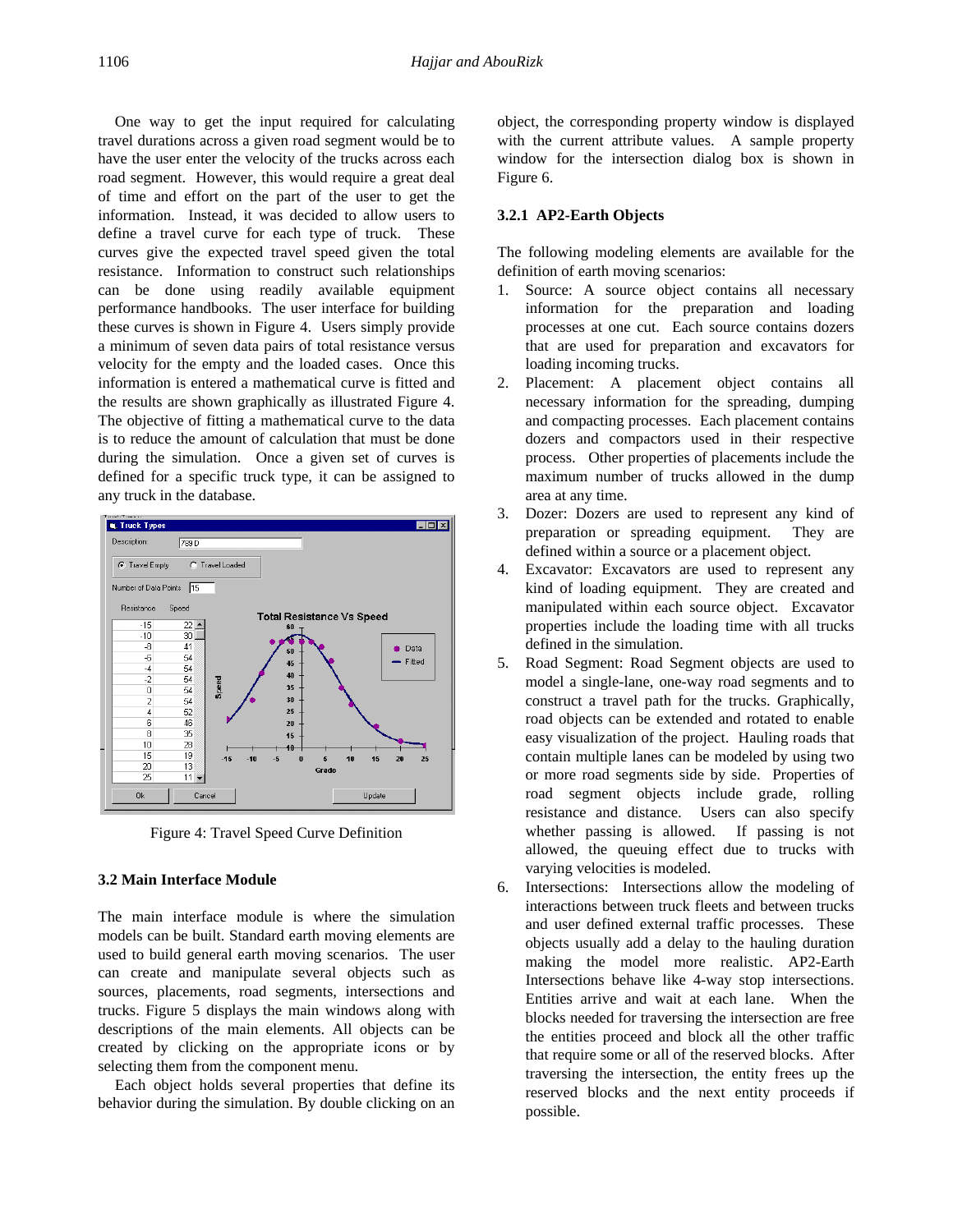

Figure 5: Main Interface Module

- 7. Truck: Trucks are the main entities of the hauling simulation process. Their properties include capacity, loading time, and the paths to be followed.
- 8. Path: A path is a list of connected road segments and intersections that define the travel paths of trucks. Users can assign one "travel loaded path" and one "travel empty path" to each truck.



Figure 6: Intersection Object Dialog Box

# **3.2.2 Model Build Steps**

Users build an AP2-Earth simulation model using the following general steps:

1. Construct project layout using the interface,

- place sources and placements,
- ß build road layout using roads, connectors, intersections and junctions,
- 2. Create paths
	- ß create one or more "Travel Loaded" path and assign hauling quantities,
	- ß create one or more "Travel Empty" path,
- 3. Create Truck(s)
- 4. Define Source(s) and associated properties.
	- ß create at least one excavator and define loading durations with truck(s),
	- **•** define the amount of earth already prepared and amount to be prepared,
	- ß if preparation is required, create dozers,
- 5. Define Placement(s) properties
	- define amount to spread,
	- **f** if spreading required, create dozers,
	- **define amount to compact,**
	- **f** if compacting required, define compactors.
- 6. Specify Simulation Options

After completing the above steps, simulation can be started. This displays a progress monitor indicating the processes that are active and the current simulation time. After simulation is complete results can be accessed in the report or the estimate modules.

# **3.3 Reports Module**

The reports module is used to present users with various types of reports that indicate the performance of the simulation. The information can be used to identify system bottlenecks such as a shortage of trucks or a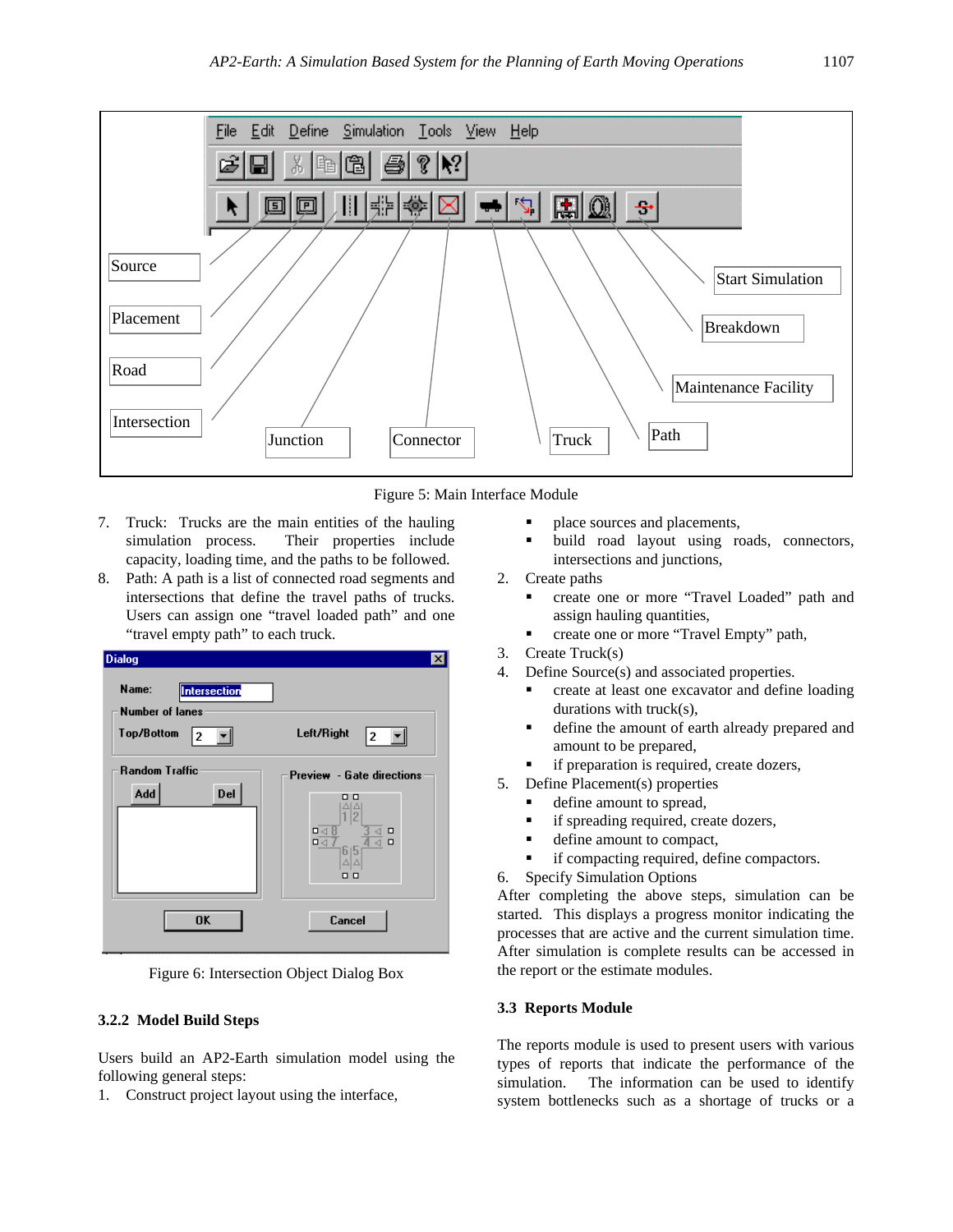extended delay at a certain intersection. Advanced users requiring more detailed information can easily create their own reports because this module is implemented as a Microsoft Access database. The reports available are as follows:

- 1. The "General Simulation Report" provides the process level information such as total quantities and hourly productions.
- 2. Equipment reports for trucks, excavators and dozers provide detailed equipment level statistics including information on number of cycles, cycle duration, utilization and hourly production.
- 3. Production graphs show system production as a function of simulation time. These graphs indicate whether the model reached a steady or transient state.

### **3.4 Estimating Module**

The estimating module was built to demonstrate AP2- Earth's capability to integrate with many supporting systems. After the simulation is complete, the estimating module can first be used to create a starting template based on the information defined in the main interface module. This template contains all the equipment used

and broken down by the source and placement areas. The user interface for this module is shown in Figure 7. It consists of a spreadsheet like environment where cells can contain text, numbers or formulas. Data can be easily imported from the master database module. Information such as support equipment, labor and crews can be imported and automatically added to the spreadsheet.

The true integration capability of AP2-Earth is demonstrate through the estimate module's capability to import information directly from the simulation. Specific cells on the spreadsheet can be linked to specific simulation outputs. The user first selects which cell to link and then presses the link button. This brings up the dialog box shown in Figure 8. The simulation information shown is arranged in a hierarchical manner to facilitate navigation. For example, referring to Figure 8, if the production of the preparation process at "Source A" is required, the user expands the tree branches in the following order: "Sources, Source A, Preparation Process". When the tree branches are expanded, selecting "Average Production" causes the program to import the value from the simulation results and display the linking information at the bottom of the main screen.

| <b>Options</b><br>File |                |                                                        |                                                                |                       |              |                  |              |             |            |   |  |
|------------------------|----------------|--------------------------------------------------------|----------------------------------------------------------------|-----------------------|--------------|------------------|--------------|-------------|------------|---|--|
|                        | D <sub>8</sub> |                                                        |                                                                |                       |              |                  |              |             |            |   |  |
|                        | А              | B                                                      | C                                                              | D                     | E            | F                | G            | H           |            | J |  |
| 1                      | PREPARATION    |                                                        |                                                                |                       |              |                  |              |             |            |   |  |
| $\overline{2}$         | SourceA        |                                                        |                                                                |                       |              |                  |              |             |            |   |  |
| 3                      |                |                                                        |                                                                |                       |              |                  |              |             |            |   |  |
| 4                      | EQUIPME NO     |                                                        | INTERNAL LUBES                                                 |                       | <b>OTHER</b> | LABOUR           | COST         | MARKUP RATE |            |   |  |
| 5                      | D9N            | 4                                                      | \$95.00                                                        | \$5.00                | \$3.00       | \$45.00          | \$592.00     | 35%         | \$799.20   |   |  |
| 6                      | EX400          | 2                                                      | \$60.00                                                        | \$4.50                | \$3.00       | \$45.00          | \$225.00     | 35%         | \$303.75   |   |  |
| 7                      |                |                                                        |                                                                |                       |              |                  |              |             |            |   |  |
| 8                      |                |                                                        |                                                                |                       |              |                  |              |             |            |   |  |
| 9                      |                |                                                        |                                                                |                       |              |                  |              |             |            |   |  |
| 10                     |                |                                                        |                                                                |                       |              |                  |              |             |            |   |  |
| 11                     |                |                                                        |                                                                |                       |              |                  |              |             |            |   |  |
| 12                     |                |                                                        |                                                                |                       |              |                  |              |             | \$1,102.95 |   |  |
| 13                     |                |                                                        |                                                                |                       |              |                  |              |             |            |   |  |
| 14<br>15               |                |                                                        | Production Production Unit Cost                                |                       | Quantity     | Duration         | Cost         |             |            |   |  |
| 16                     |                |                                                        | $(m3/min.)$ $(m3/hour)$                                        | (\$m3)                | (m3)         | (hours)          | $(\$)$       |             |            |   |  |
| 17                     |                | 11.599794 579.98971                                    |                                                                | \$1.90                |              | 100000 172.41685 | \$190,167.17 |             |            |   |  |
| 18                     |                |                                                        |                                                                |                       |              |                  |              |             |            |   |  |
|                        | SUMMARY        | SourceA24                                              | Source B.25                                                    | 入 Path1.30 人 Path2.31 |              | Placement.1 4    |              |             |            |   |  |
|                        |                |                                                        |                                                                |                       |              |                  |              |             |            |   |  |
|                        |                | Add Link<br>Remove Link<br>Update Links<br>Import Data |                                                                |                       |              |                  |              |             |            |   |  |
|                        | Cell           | <b>Reference Source</b>                                |                                                                |                       |              |                  |              |             |            |   |  |
| 1                      | B:16           |                                                        | Sources. SourceA. PreparationProcess. AverageProduction        |                       |              |                  |              |             |            |   |  |
| $\overline{2}$         | E:16           |                                                        | Sources. SourceA. PreparationProcess. DesiredPreparationAmount |                       |              |                  |              |             |            |   |  |

Figure 7: Estimate Module Interface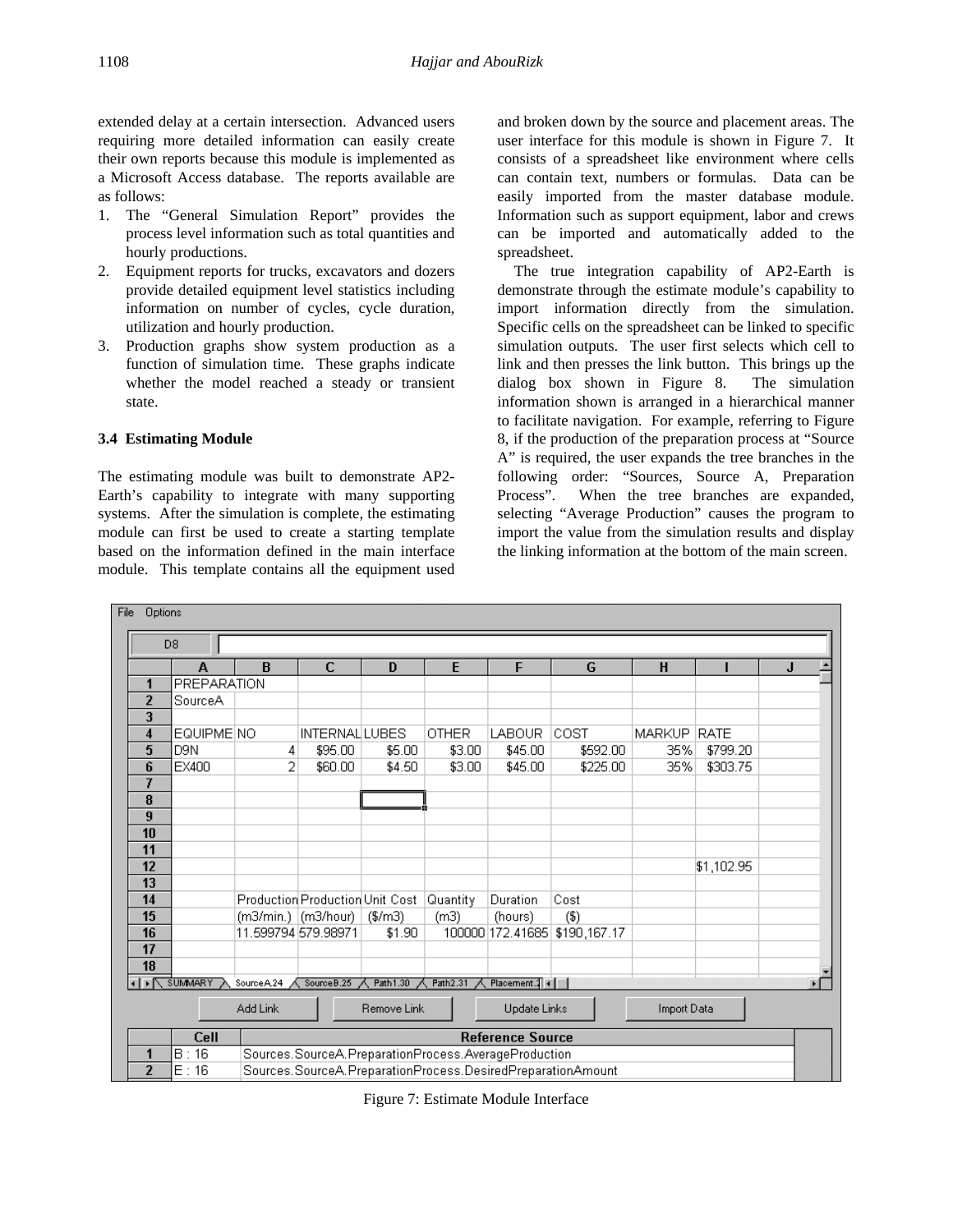

Figure 8: Linking Cells to Simulation Results

By providing a flexible linking structure and generating a standard template, the simulation results are made immediately available and used as part of the estimate. Further, users who become more familiar with the system, can use the integration capabilities to build more involved estimates. For example, the template currently utilizes the average production. However, by taking advantage of the other calculated parameters such as the standard deviation, users can build range estimates as opposed to point estimates. This allows for more accurate representation of the project and facilitates the calculation of risk and contingency.

### **3.5 Implementation Platform**

The described modules were built using Microsoft Visual Basic and Visual C++. This allowed for the construction of highly visual interfaces that can run on the popular Microsoft Windows operating system. Interested readers can download the latest version of AP2-Earth using the Internet from the following home page address: http://cem.civil.ualberta.ca.

## **4 CASE STUDY**

AP2-Earth was field-tested using data obtained from a case study on the Syncrude mine site in Alberta, Canada. The objective of this study was to verify the model's predicted parameters and examine whether the tool can be used in a real life setting.

An AP2-Earth simulation model was constructed as shown in Figure 9. The two source objects on the left side represent the pit locations. On the right, two placement areas are used to represent the dump locations. The shown intersections were used to model the possible interactions. The main results of the simulation are shown in Table 2. AP2-Earth was able to predict the actual production at the two source areas to an accuracy of 93.9% and 90.1%. The full case study results are presented with more detail in Hajjar and AbouRizk (1997).



Figure 9: Case Study Model Representation